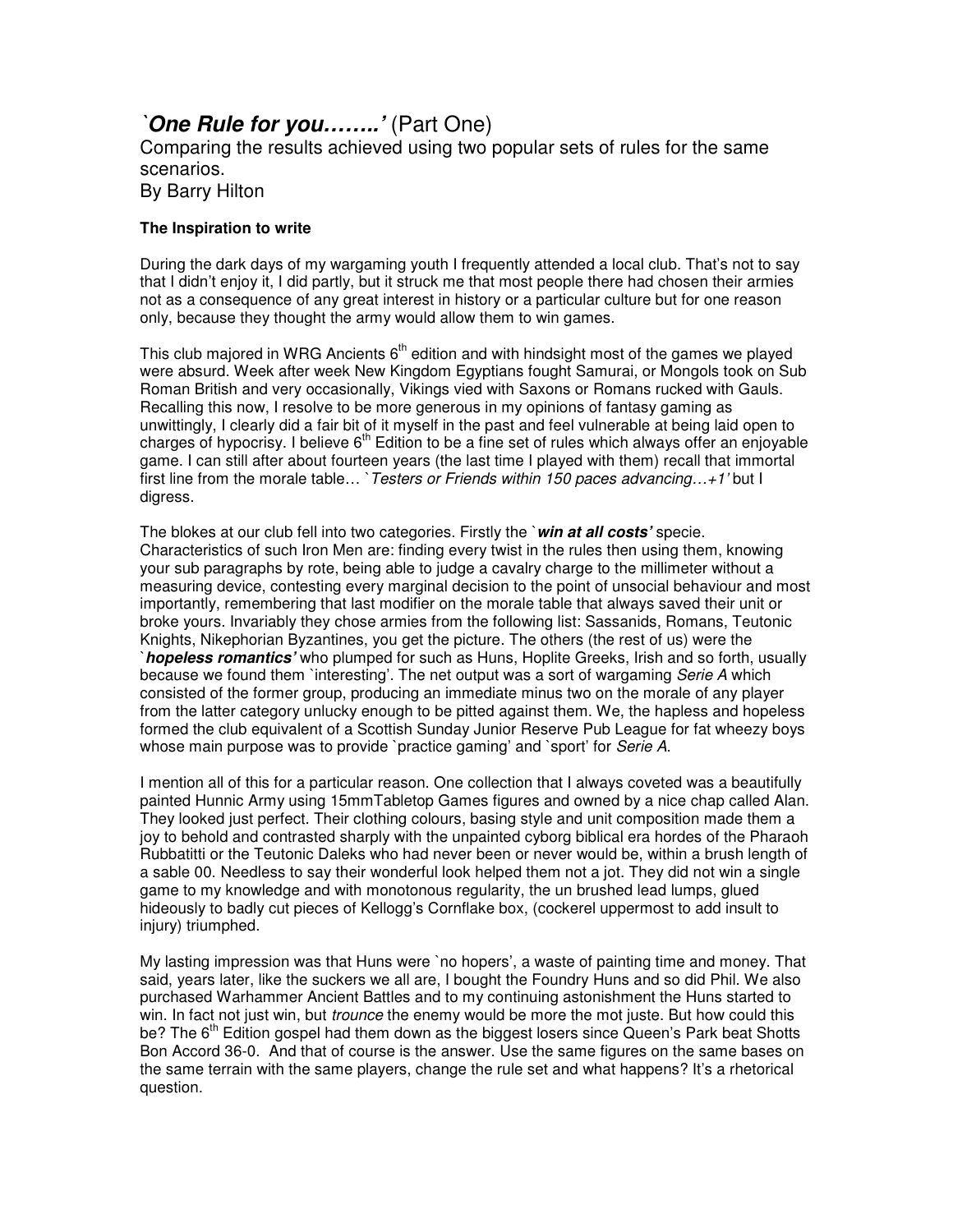## **The Mission**

This short series of articles sets out to discover what happens using the same scenario and players but using different sets of rules. It is not in any way an attempt to promote one over another. We have no affiliation to any commercial set of rules and undertook this exercise merely out of curiosity. The article outlines the scenario, orbats and results with applicable comments where marked differences were obtained. We found the whole process extremely diverting and useful.

Since becoming rather fixated on WWII gaming over the last couple of years, I wanted to undertake the compari-test on the rules we use, *GHQ MicroArmour, The Game* (hereafter *GHQMTG*) and the rules that everyone else on the planet seems to use, *Rapid Fire.* Although I own a copy of *Rapid Fire* and all of its supplements I had never until writing this piece played a game with them. Hundreds (or is it thousands Duncan?) of other gamers can't be wrong so I thought I'd try them out.

A quick insight into my reasons for using the GHQ rules may be helpful at this point. A renewed interest in WW2 gaming started via micro armour and so these rules were a logical choice. I liked the layout of the book combining rules with weapon capability information and a wide variety of TO&E. I also liked the very personal designer's note by John Hernandez Jnr. He rationalizes many of his decisions and thought processes which does not always happen in a rule set. Being an ex military man his reasoning was to my mind, sensible. Then again, I'm not an ex military man so it could have been complete twaddle but if it was, it was convincing twaddle. The result for a player is that within a single game or perhaps two, you'll have a very good grasp of the mechanisms and seldom need to refer to the main body of text. Apart from all that, Julian Edwards has a mean line in sales patter so how could I resist? We have played more than fifty games using these rules and cannot remember an outcome that did not seem to us at least, credible in the context of the scenario. This was my benchmark for what follows.

The play testing scenarios were chosen with distinct circumstances in mind. With *Kamenewo,* armour is the predominant arm whereas the *Falaise Pocket* has infantry playing a more prominent role. In a sort of bizarre wargames parody of science class control-experiments we decided to make roughly the same moves in each game so that the player could not learn from mistakes made in a previous incarnation. For this reason also, we kept the orbats small so, apologies to Richard Marsh for messing around with his excellent *Kamenewo* scenario from Rapid Fire Supplement #3. It was all in the interests of science Richard.

## **In the Blue corner…….**

To begin, I think it is worthwhile highlighting some general areas of different approach between the rule sets. Let's handle morale first. *GHQMTG* does not deal with the subject directly. Its pivotal mechanism is called *Cohesion* which is a numerical representation of any playing element's ability to perform a voluntary action under adverse circumstances. The range of *Cohesion* number value is typically between 9 and 18 (as rolled on a D20). Obviously the higher your base number the more likely it will be that you get to act as you would wish. There are three levels of depletion from normal *Cohesion*. These are: Suppressed (lowers *Cohesion* by 4), Disorganized (lowers *Cohesion* by 3) and finally Suppressed and Disorganized (lowers *Cohesion* by 4+3 giving a cumulative 7). The next stage of depletion removes a playing piece from the game. These depleted states of control are checked for improvement at the end of every game turn. With one exception, the rules do not compel defending forces to retreat or rout under pressure. This means that units do not break and have on some occasions hung on under incredibly hostile conditions. I remember one occasion when a `dug in' platoon of German infantry resisted repeated attacks by sixteen platoons of Soviet infantry. I believe this mechanism to be immensely robust, clean and logical with the one caveat that units do not give ground or fall back under any battle conditions. This does not produce as many instances of battlefield supermen as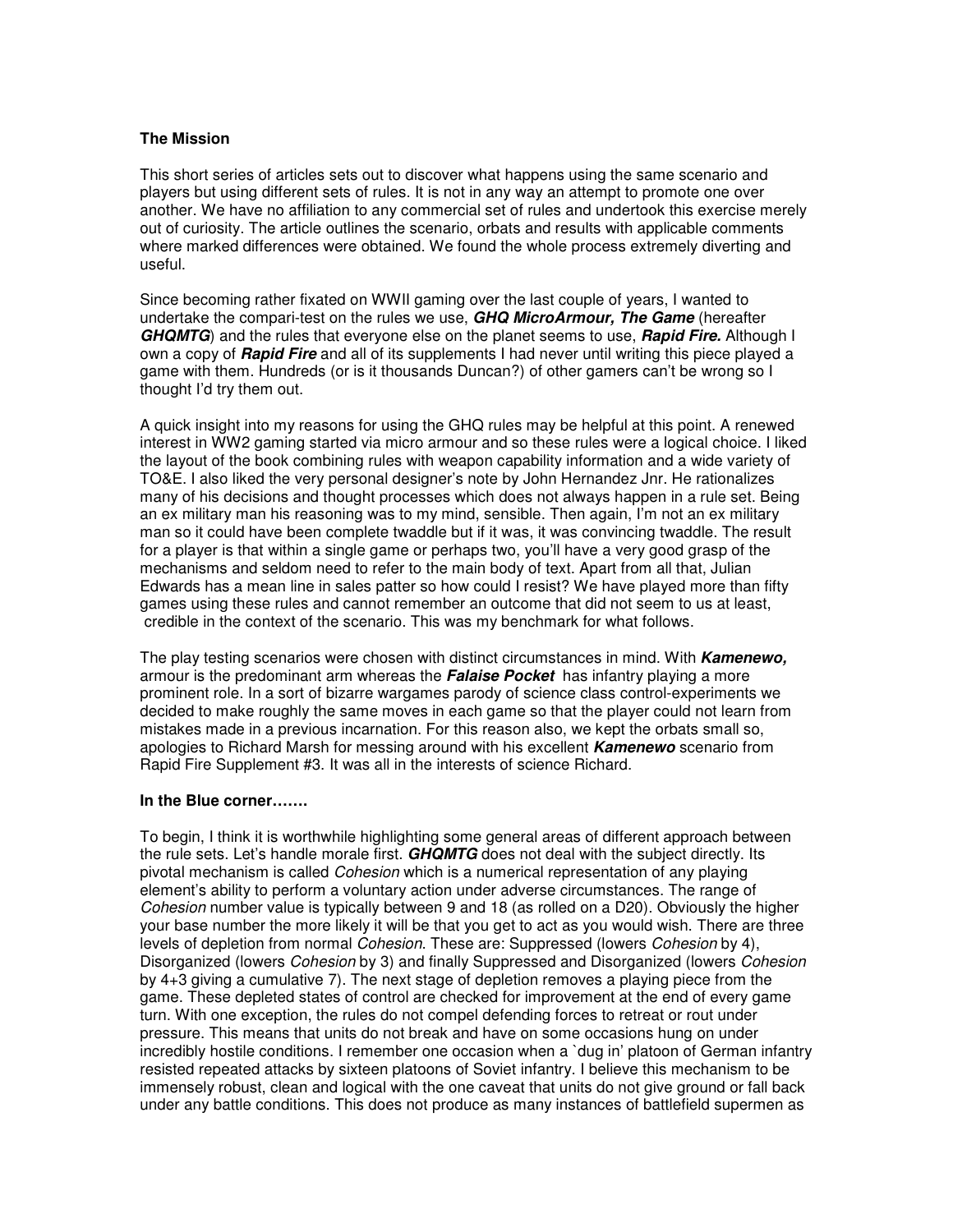you might imagine but it does create some improbable John Wayne moments perhaps more reminiscent of Hollywood than reality. **Rapid Fire** has a more traditional approach setting thresholds at which morale becomes a critical factor. It also deals with compulsory retreating and routing moves.

Another interesting comparison is the organization of units. In my experience, disciples of WRG 6<sup>th</sup> Edition memorize their army lists like books of the Old Testament used to be learned at school. That fact in itself makes me wary of lists. Although army lists for any period are useful they are also a little dangerous and can encourage rather dogmatic behaviour in the `win at all costs' gamer. With this in mind, I am less bothered about organizational differences between rules than ever before. Paper strengths seem to be aspirational in most armies and so the differences particularly in vehicle numbers per unit between both sets of rules, is a minor point. Yes there are also marked differences in the make up of units between both but I think with a strong pinch of common sense, anything goes for WW2. Besides, both of these offerings give very useful and comprehensive ideas of unit construction and composition for many theatres and phases of the war which should be applauded.

*Rapid Fire* encourages infantry to stick together in companies (about 9 figures) whilst *GHQMTG* takes the platoon (a stand containing a variable number of figures 3-5 normally) as a basic operating unit. *Rapid Fire* is trailed as being suitable for 15-20mm Brigade size actions and GHQMTG is similar in scope but written for 1/285<sup>th</sup> scale models. We've used it up to Divisional level games satisfactorily (with minor modifications) and in 20mm and 28mm scales. *GHQMTG* specifies firing by platoon although all firing on a single target is calculated on the basis of one Cohesion test, that is `all' fire or `none' fire. **Rapid Fire** uses a `firing group' mechanism with the `company' as the basic unit. Effectiveness is proportionate to the amount of the company available to fire.

With regard to the turn mechanism *GHQMTG* uses alternate firing and moving by player (initiative decided at the beginning of each turn) within each turn whereas *Rapid Fire* opts for alternate turns per player. This is a very interesting difference. Alternate turn mechanisms tend in my opinion to make the `out of phase player' almost a spectator for periods of up to ten minutes in every twenty and although allowing a certain level of thinking time, tend to be somewhat frustrating. I really warmed to Hernandez's technique of alternate actions within any given turn. It adds edge and makes decisions on shot and movement priority crucial components of the game. Combined with his decision to make Move *or* Fire the choice facing each platoon it does call for quick thinking and more of a chess approach than alternate turn gaming mechanisms. *Rapid Fire* allows Shoot & Move or Move & Shoot with some exceptions. Even as I write this I can hear a lot of people jumping to the defence of *Rapid Fire.* Please folks, don't bother. I am not criticizing only comparing. I enjoyed my *Rapid Fire* games very much and am merely highlighting differences which may to some be inconsequential although I personally don't think so. In conversation over some of these issues with another gamer it was pointed out to me that "*Rapid* Fire is a fast play set of rules and so does not get caught up in tedious detail". Yes it is a very good fast play set of rules but a full turn for both players under *Rapid Fire* is no faster than a normal turn under *GHQMTG.* As a *Rapid Fire* novice I did find the lack of a turn sequence on the play sheet rather unhelpful and confusing. What happens first? when do we do the artillery fire? Are all morale tests enforced during the phasing player's turn taken prior to moving and firing for the next player? Do you have to specify all shots on the same target at once or can you keep trying if the first one's fail? If an element is moving then firing do you have to specify it's firing before you move it? For the initiated these may well seem trivial points but I was not one of the initiated.